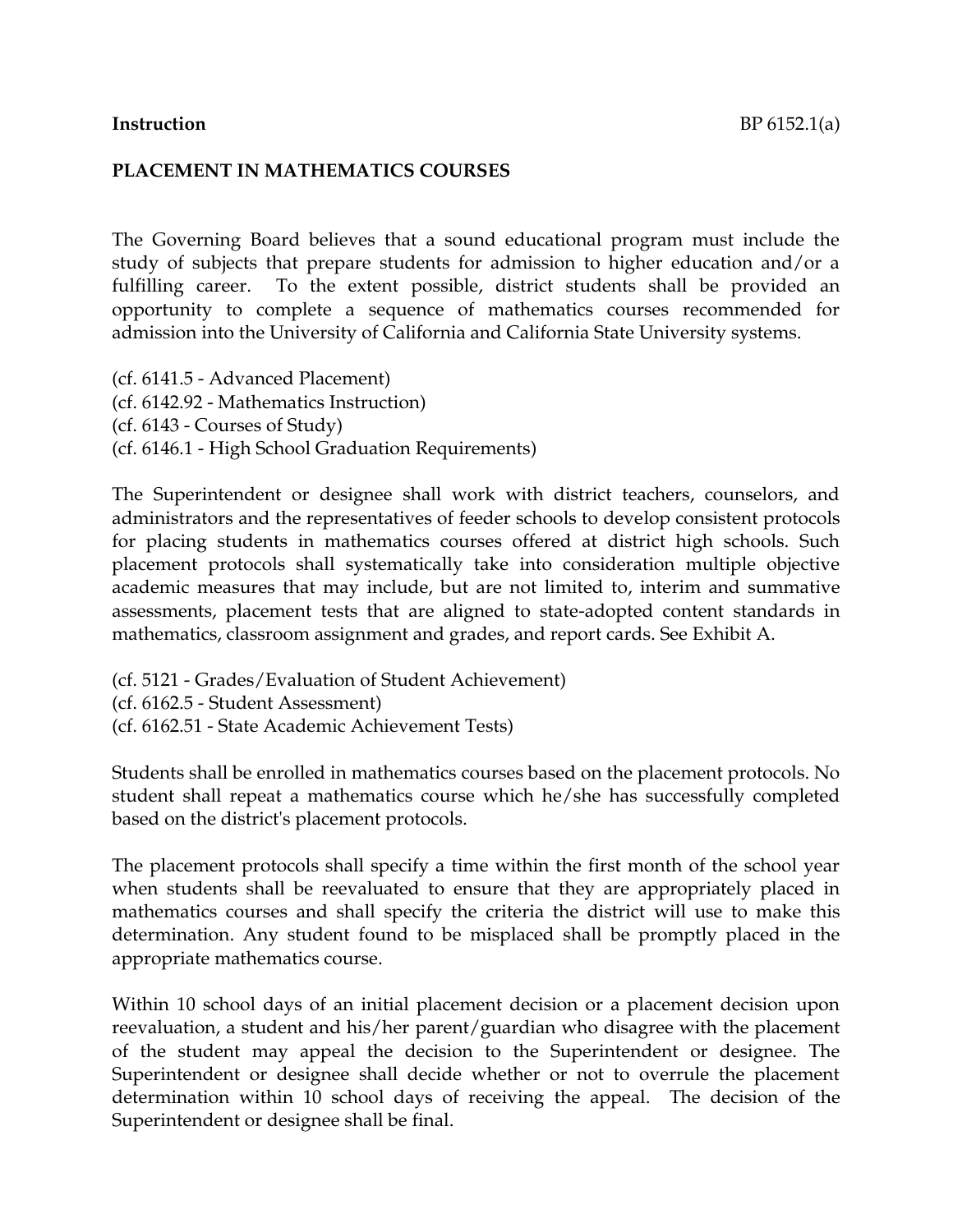#### **PLACEMENT IN MATHEMATICS COURSES**

#### (cf. 5123 - Promotion/Acceleration/Retention)

District staff shall implement the placement protocols uniformly and without regard to students' race, sex, gender, nationality, ethnicity, socioeconomic background, or other subjective or discriminatory consideration in making placement decisions.

(cf. 0410 - Nondiscrimination in District Programs and Activities)

The Superintendent or designee shall ensure that all teachers, counselors, and other district staff responsible for determining students' placement in mathematics courses receive training on the placement protocols.

(cf. 4131 - Staff Development)

Prior to the beginning of each school year, the Superintendent or designee shall communicate the district's commitment to providing students with the opportunity to complete mathematics courses recommended for college admission, including approved placement protocols and the appeal process, to parents/guardians, students, teachers, school counselors, and administrators.

This policy and the district's mathematics placement protocols shall be posted on the district's web site. (Education Code 51224.7)

(cf. 1113 - District and School Web Sites)

Annually, the Board and the Superintendent or designee shall review student data related to placement and advancement in the mathematics courses offered at district high schools to ensure that students who are qualified to progress in mathematics courses based on their performance on objective academic measures are not held back in a disproportionate manner on the basis of their race, ethnicity, gender, or socioeconomic background. The Board and Superintendent shall also consider appropriate recommendations for removing any identified barriers to students' access to mathematics courses.

(cf. 0500 - Accountability)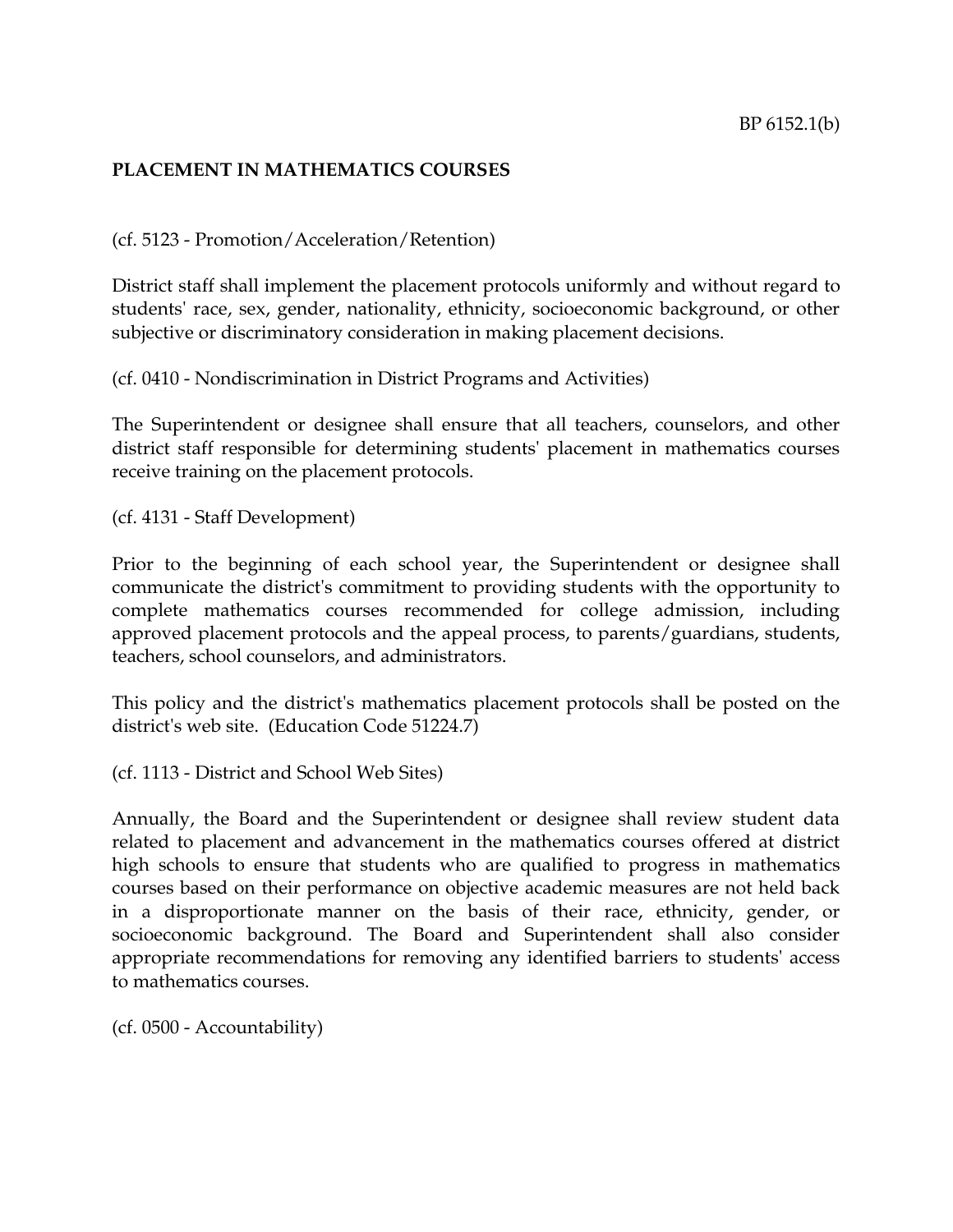#### **PLACEMENT IN MATHEMATICS COURSES**

Legal Reference: EDUCATION CODE 200-262.4 Prohibition of discrimination 48070.5 Promotion and retention; required policy 51220 Areas of study, grades 7-12 51224.5 Completion of Algebra I or Mathematics I 51224.7 California Mathematics Placement Act of 2015 51225.3 High school graduation requirements 51284 Financial literacy 60605 State-adopted content and performance standards in core curricular areas 60605.8 Common Core standards

Management Resources: CSBA PUBLICATIONS Math Misplacement, Governance Brief, September 2015

Governing to the Core, Governance Briefs CALIFORNIA DEPARTMENT OF EDUCATION PUBLICATIONS Mathematics Framework for California Public Schools: Kindergarten Through Grade Twelve, 2013 California Common Core State Standards: Mathematics, January 2013 COMMON CORE STATE STANDARDS INITIATIVE PUBLICATIONS Appendix A: Designing High School Mathematics Courses Based on the Common Core State Standards LAWYERS' COMMITTEE FOR CIVIL RIGHTS OF THE SAN FRANCISCO BAY AREA (LCCR) Held Back - Addressing Misplacement of 9th Grade Students in Bay Area School Math Classes WEB SITES CSBA: http://www.csba.org California Department of Education: http://www.cde.ca.gov Common Core State Standards Initiative: http://www.corestandards.org/math Lawyers' Committee for Civil Rights of the San Francisco Bay Area (LCCR): http://www.lccr.com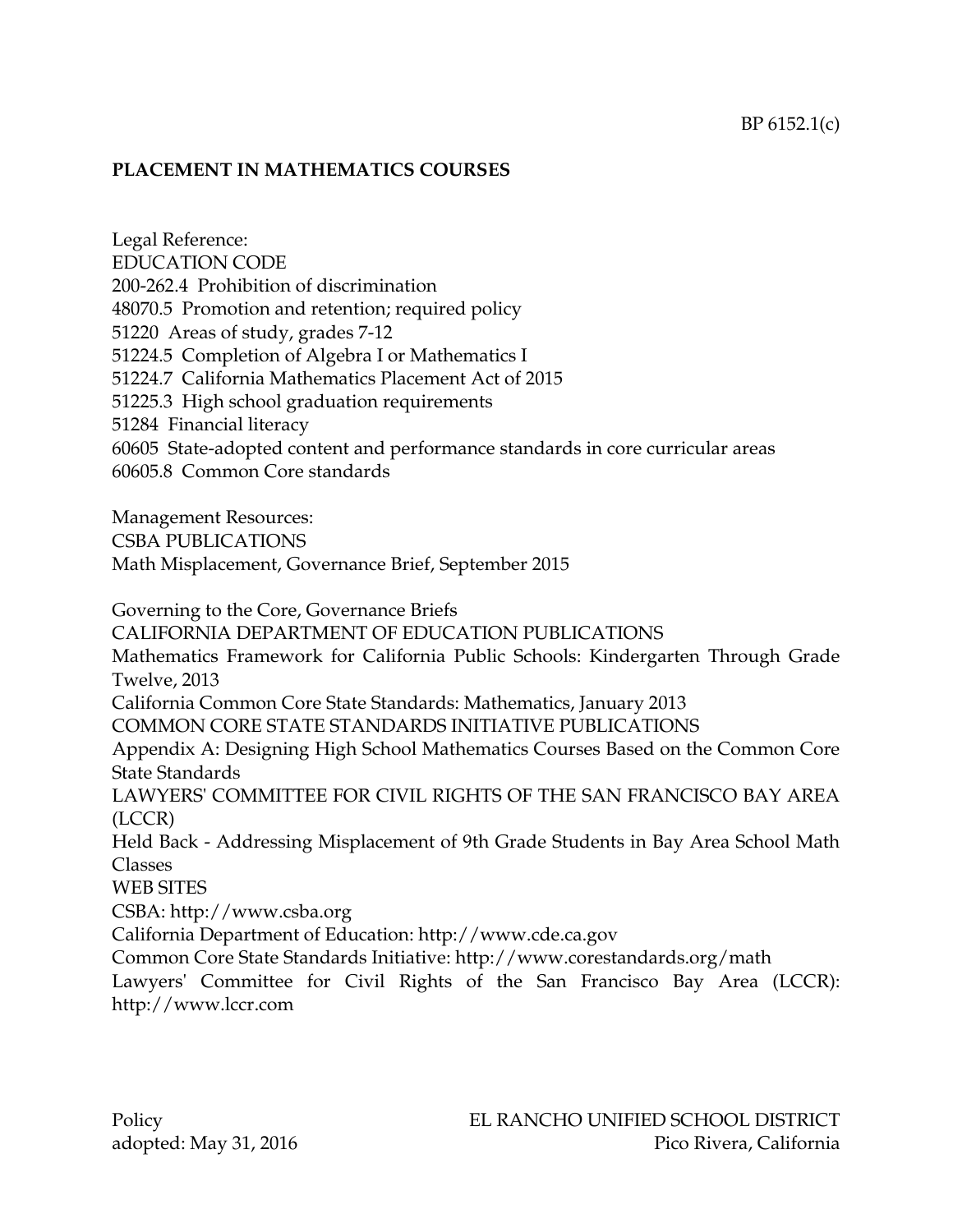#### **El Rancho Unified School District**

### **High School Summer Math Placement Courses and Criteria**

## **(Immediately Following a Student's 8th Grade Year)**

At ERUSD, we are proud to offer the opportunity for our students to accelerate in mathematics through East Los Angeles Community College's Jaime Escalante Math Program. These courses cover a full year's worth of material in six and a half weeks during the first 6.5 weeks after the closing of the school year. Therefore, the requirements for these courses are more rigorous than for the similar courses offered during the school year.

To be eligible for a particular course, at least 3 of the 4 following criteria must be satisfied.

| Most Recent           | Summer     | Criteria #1: | Criteria #2: 7th | Criteria #3: | Criteria #4 Teacher | Placement, First                  | Placement, First Semester           |
|-----------------------|------------|--------------|------------------|--------------|---------------------|-----------------------------------|-------------------------------------|
| 8 <sup>th</sup> Grade | Course     | Academic     | grade CAASPP     | End of       | Recommendation      | Semester of 9 <sup>th</sup> Grade | of 9 <sup>th</sup> Grade Year, if a |
| Course                | Placement  | Grade        | Results          | Course Test  |                     | Year, if a student                | student earned less than            |
|                       |            |              |                  | (Final Exam) |                     | earned a C (73%) or               | a C (below 73%)                     |
|                       |            |              |                  |              |                     | higher                            |                                     |
| Math 8                | Escalante  | B or higher  | Standard         | 83% of       | Required            | Integrated Math 2                 | Integrated Math 1                   |
|                       | Integrated | (83% or      | Exceeded         | higher       |                     | <b>Honors</b>                     |                                     |
|                       | Math 1     | higher)      |                  |              |                     |                                   |                                     |
| Integrated            | Escalante  | B or higher  | Standard         | 83% or       | Required            | Integrated Math 3                 | Integrated Math 2 Honors            |
| Math 1                | Integrated | (83% or      | Exceeded         | higher       |                     | <b>Honors</b>                     |                                     |
|                       | Math 2     | higher)      |                  |              |                     |                                   |                                     |
| Integrated            | Escalante  | B- or less   | Standard         | Less than    | Required            | Integrated Math 2                 | Integrated Math 1 or                |
| Math 1                | Integrated | (less than   | Met/Standard     | 83%          |                     | Honors                            | Integrated Math 2 Honors            |
|                       | Math 1     | 83%)         | Nearly Met       |              |                     |                                   | (provided 8 <sup>th</sup> grade     |
|                       |            |              |                  |              |                     |                                   | Integrated Math 1 grade             |
|                       |            |              |                  |              |                     |                                   | meets criteria next table)          |

For a student who was enrolled in *Integrated Math 1* during his/her 8th grade year, but is not eligible for the *Escalante Integrated Math 2* course, the *Escalante Integrated Math 1* course provides an opportunity for the student to remain in an honors level math class during his/her 9th grade year. In addition, if the student is eligible to take *Integrated Math 2 Honors* without needing to take the *Escalante Integrated Math 1* course, then the *Escalante Integrated Math 1* course functions as a bridge class or an opportunity for the student to improve his/her mathematical skills.